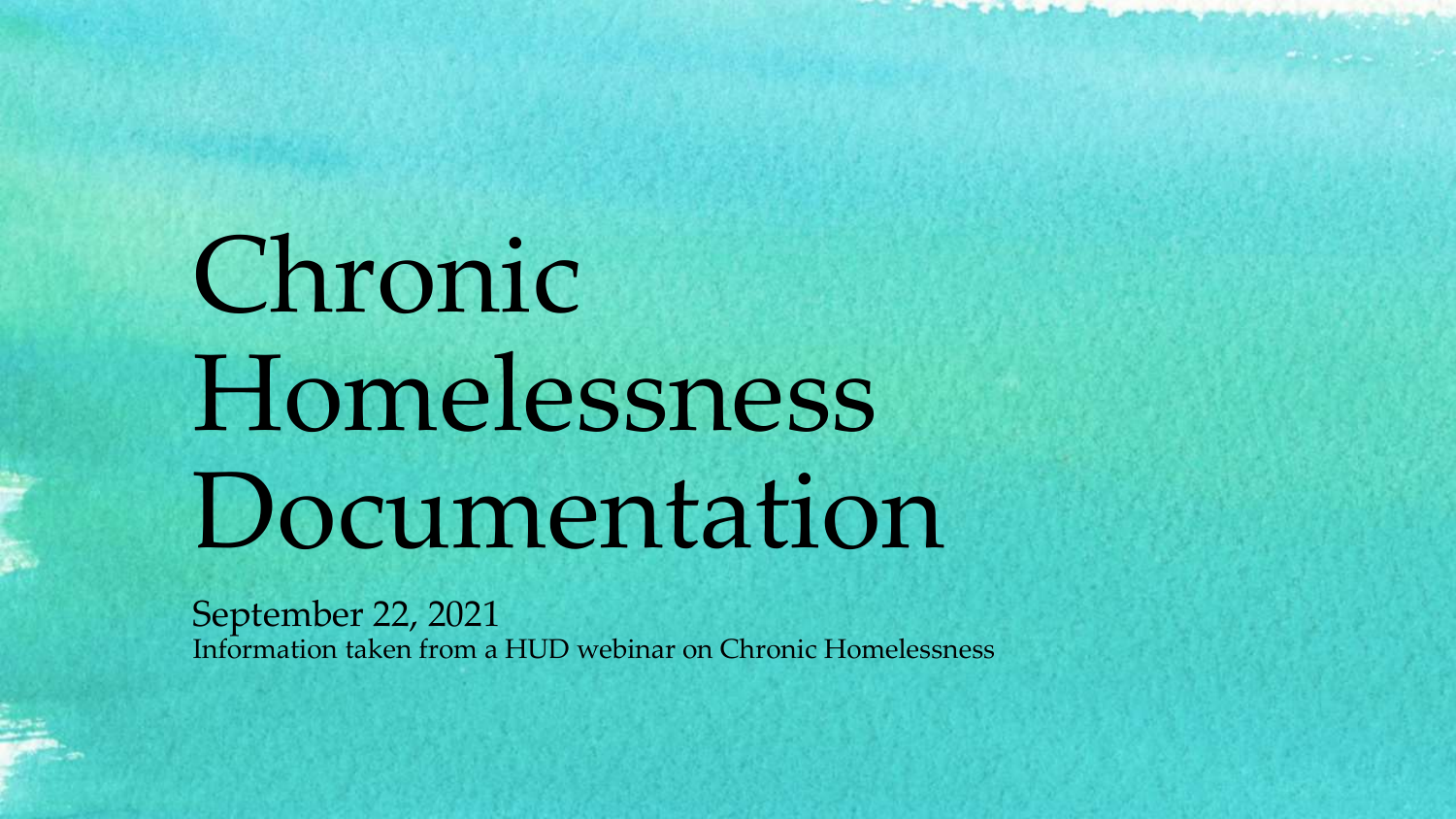## Why Should I Care About Chronic Homelessness?

- Documentation of Chronic Homelessness is required for Permanent Supportive Housing (PSH) programs.
- P. 27 of the Written Standards:

THE R. P. LEWIS CO., LANSING MICH.

–"Further, people who have complete chronic documentation in place with the Coordinated Entry System Manager are prioritized for openings in PSH programs."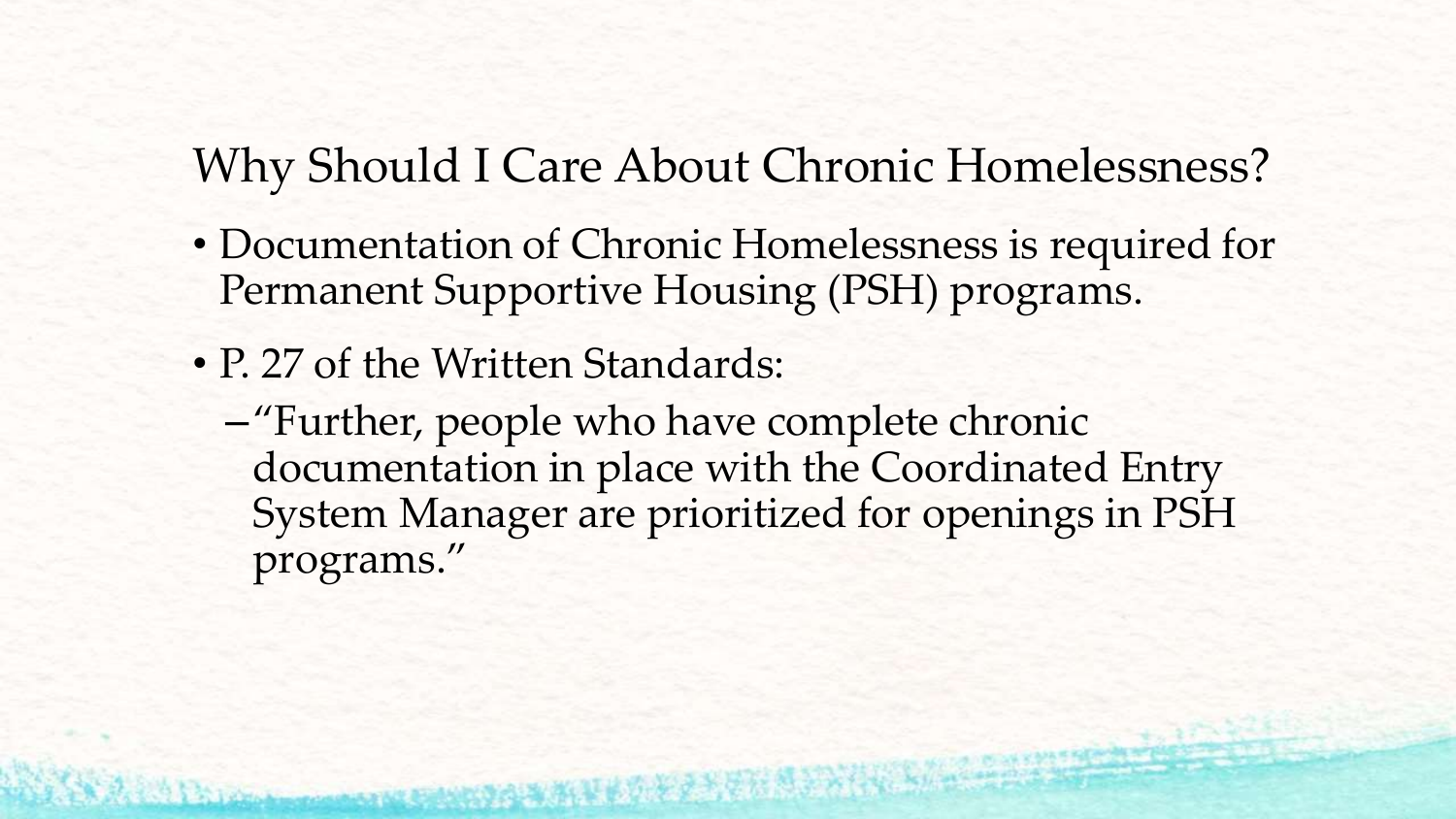# Reminder of the Chronic Homeless Definition

(1) A "homeless individual with a disability," as defined in the Act, who: Lives in a place not meant for human habitation, a safe haven, or in an emergency shelter; **and**

• Has been homeless (as described above) continuously for at least 12 months **or** on at least 4 separate occasions in the last 3 years where the combined occasions must total at least 12 months. Occasions are separated by a break of at least seven nights.

(2) An individual who has been residing in an institutional care facility for fewer than 90 days and met all of the criteria in paragraph (1) of this definition, before entering that facility; or

(3) A family with an adult head of household (or if there is no adult in the family, a minor head of household) who meets all of the criteria in paragraphs (1) or (2) of this definition, including a family whose composition has fluctuated while the head of household has been homeless.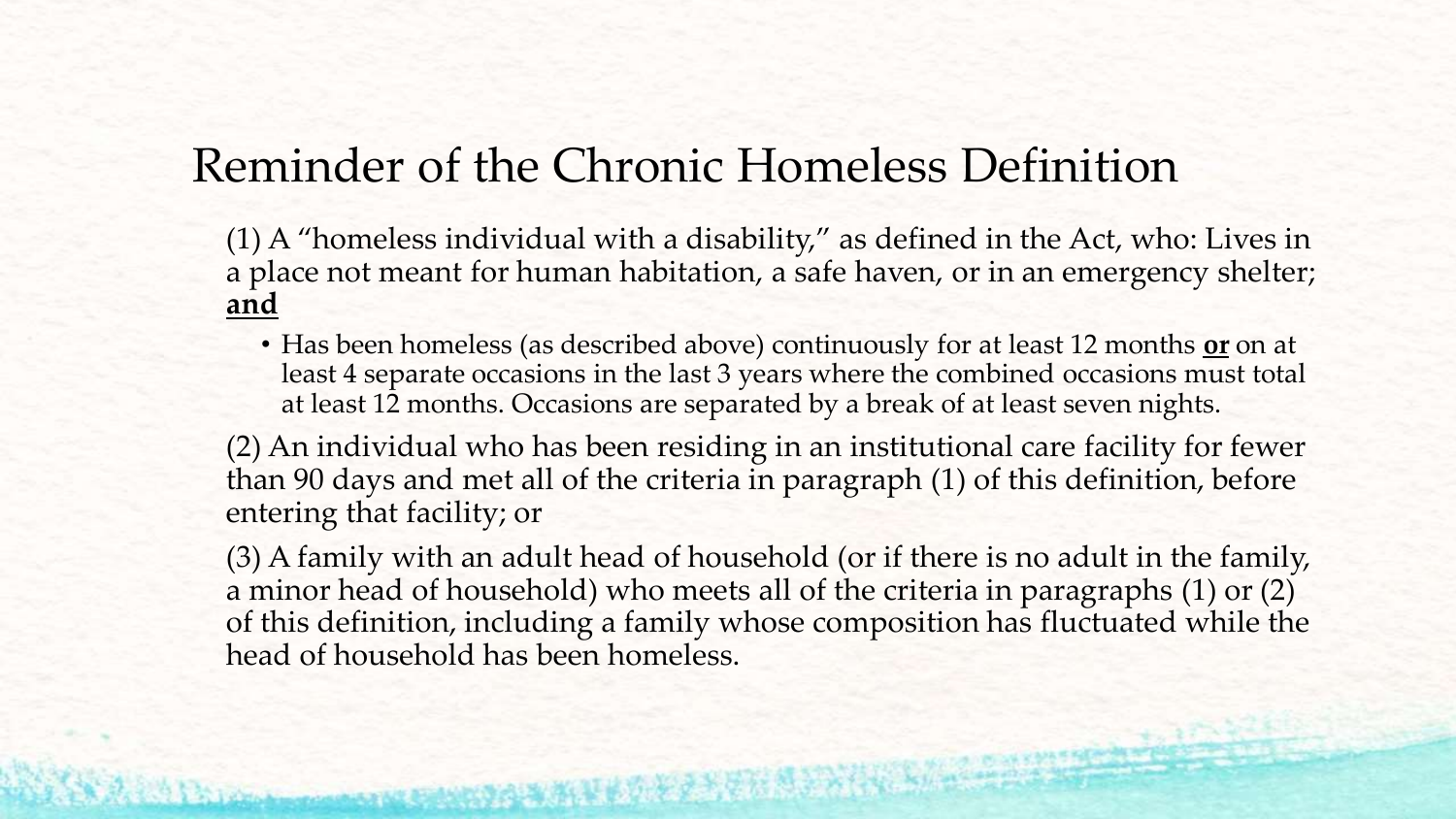### Documenting a Disability

- Must be third-party, and includes:
	- Written verification from a professional licensed by the State to diagnose and treat the disability and certification that the disability is expected to be of long-continued and indefinite duration and substantially impedes the individual's ability to live independently.
	- Written verification from SSA.

**CONTRACTOR ENERGY A PAINT AT EXITS** 

- The receipt of a disability check.
- Intake staff-recorded observation of a disability that is confirmed and accompanied by evidence above within 45 days of being housed.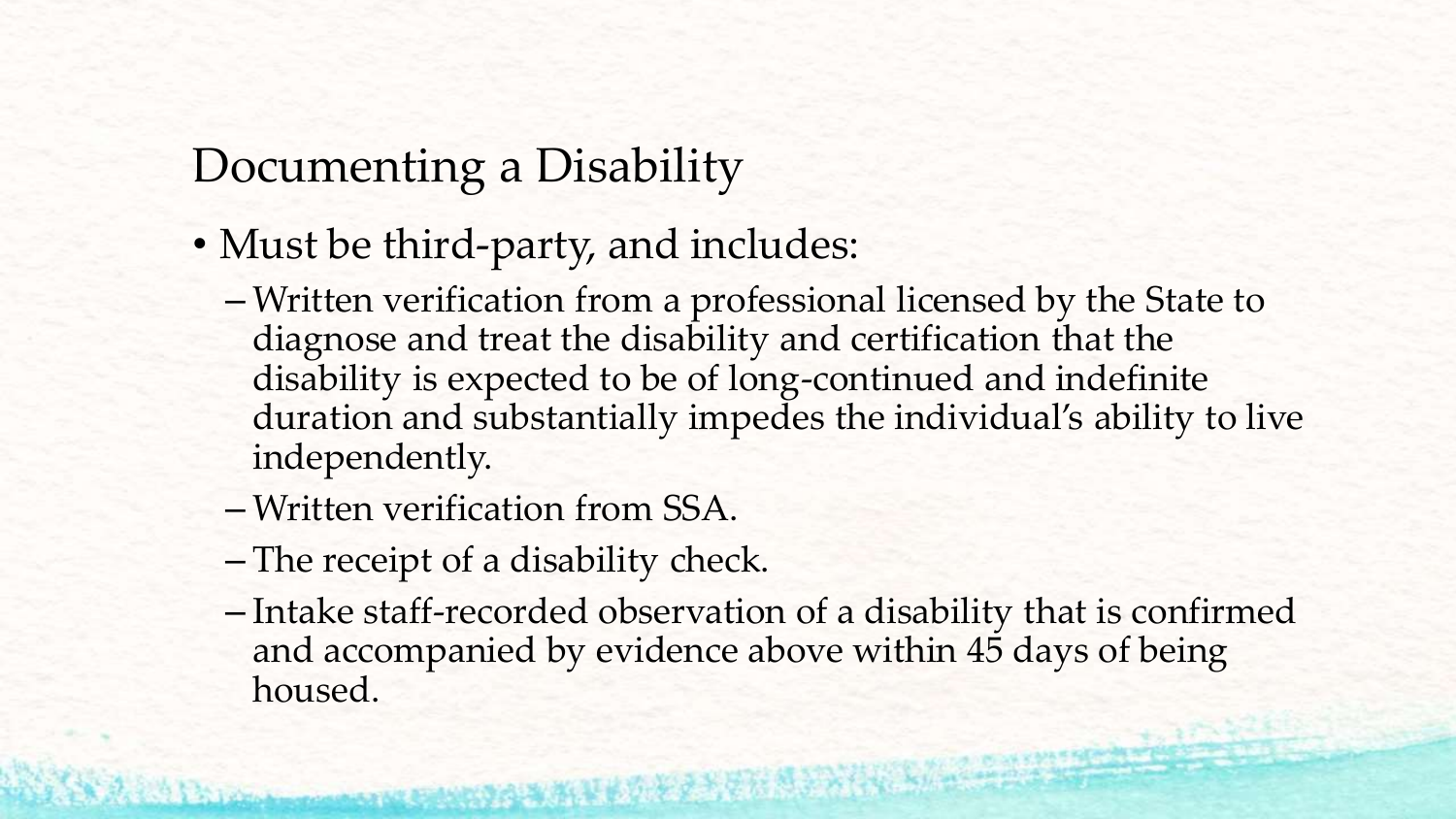# Documenting Length of Homelessness

• Order of priority:

- 1. Third-party.
- 2. Self-certification from the person seeking assistance.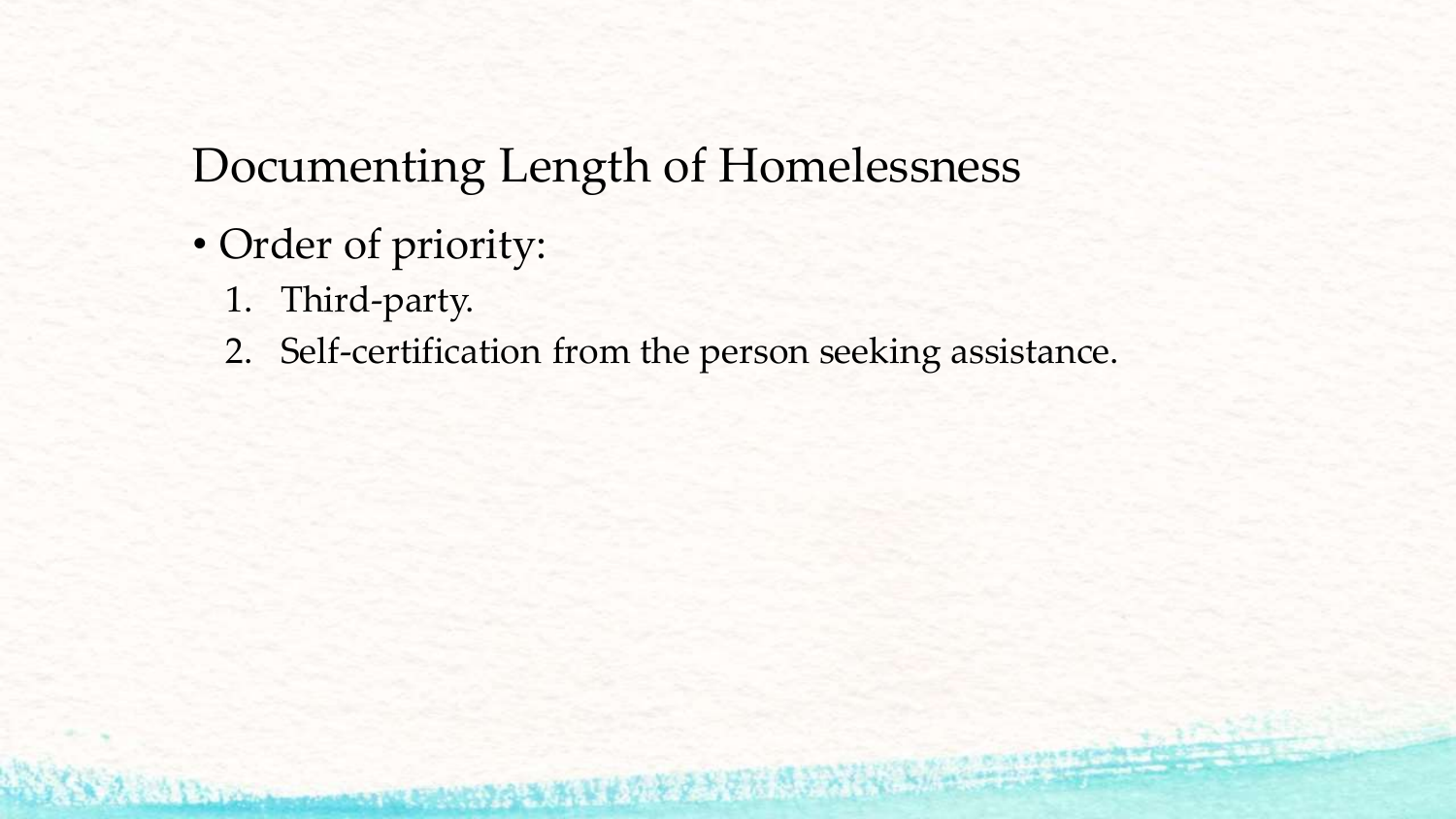## Documenting Length of Homelessness: Acceptable Forms of Third-Party Documentation

- An individual record of a stay in an emergency shelter, a safe haven, or from a street outreach contact from HMIS or comparable database.
- A written observation by an outreach worker or intake worker of encounters with the individual or head of household that includes a description of the conditions where the individual or head of household was living or is currently living.
- A written observation by a community member that has observed where the individual or head of household was living or is currently living.
- A written referral by another housing or service provider.

man on containing a with Library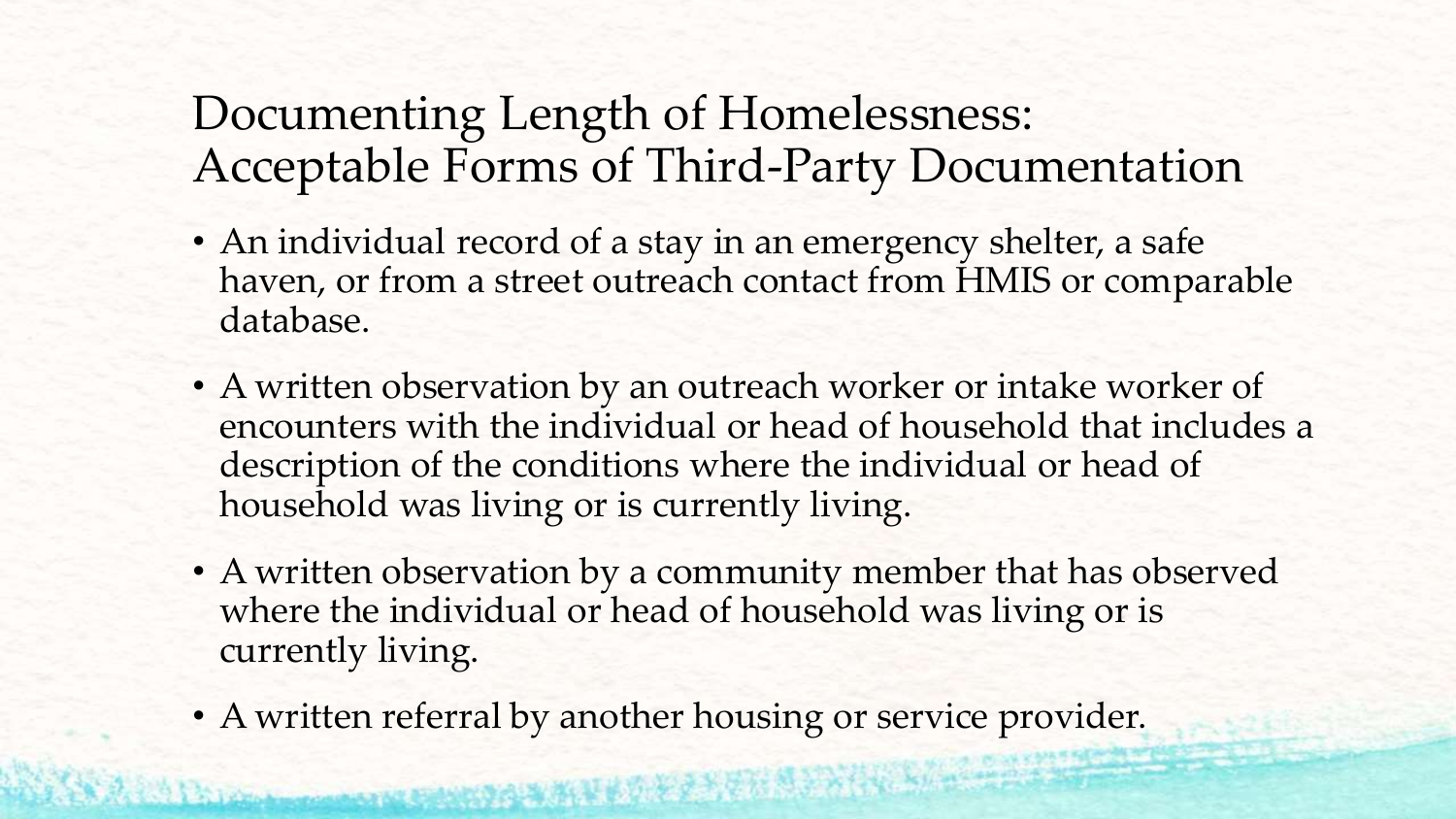#### Documenting Length of Homelessness: Written Observation by Outreach or Intake Worker

- Must have physically observed where the individual or head of household is currently residing.
- If the encounter was at a soup kitchen or day resource center, you must state why you believe, to the best of your knowledge and based on your professional judgement, that the person is/was residing in a place not meant for human habitation, emergency shelter, or safe haven. Must specify each month in which you encountered the person and the nature of the conversation that led you to believe they were experiencing literal homelessness.
- Cannot provide third-party documentation for months that you did not encounter the person.
- Written observation should be on letterhead, should be signed by the staff member and contain their title.

**NAME OF THE OWNER OF STRAIGHT AND INCOME.**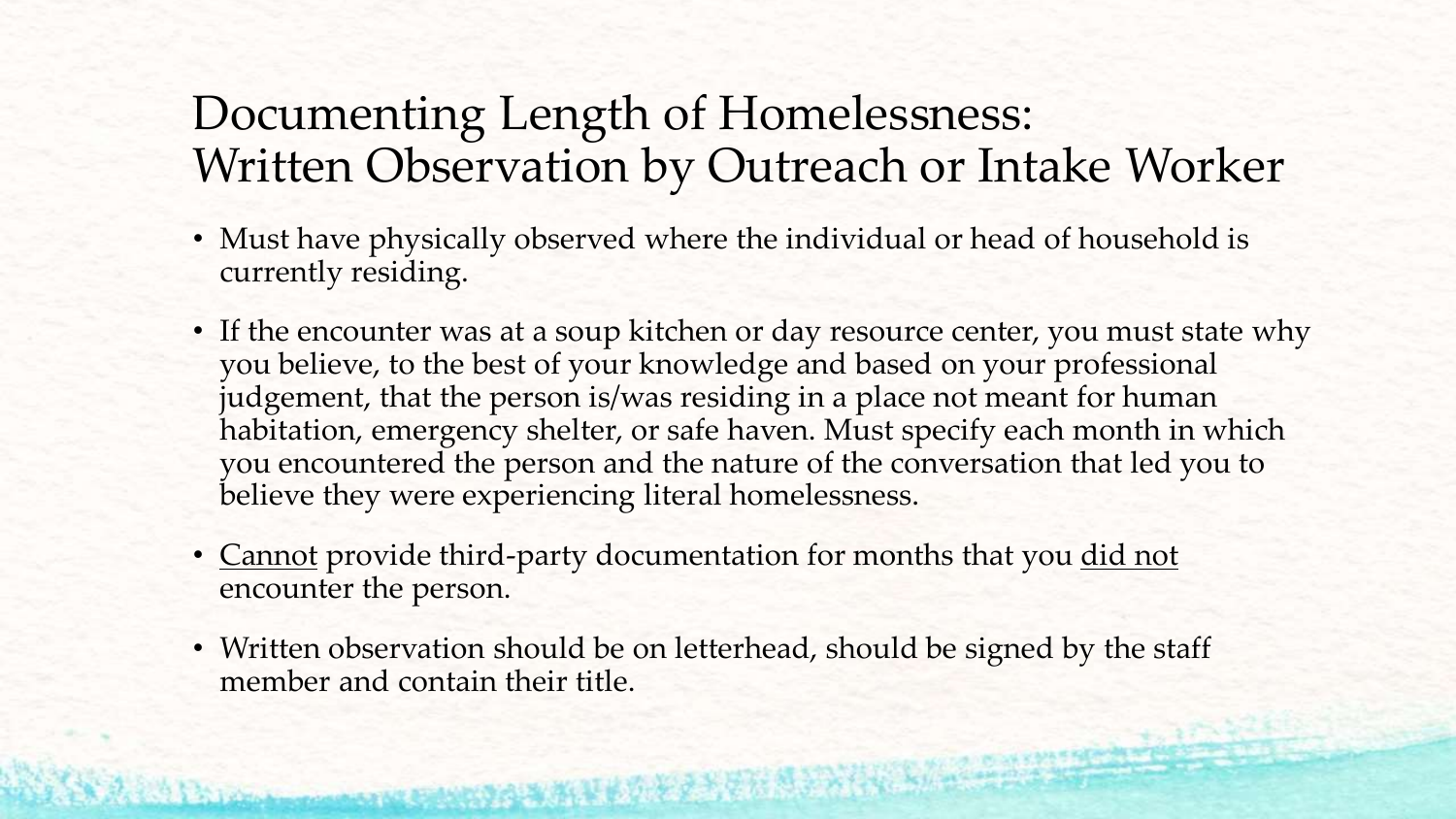### Documenting Length of Homelessness: Community Member Verification of Homelessness

- May accept third-party documentation from someone in the community (shopkeeper, building owner, neighborhood resident) that has physically observed where the person has been residing.
- Prefer the community member provide written observation that indicates which months they have seen the person.
- Can take oral documentation from the community member, but the intake worker must write it down.
- Intake worker must use professional judgement as to the reliability of the source.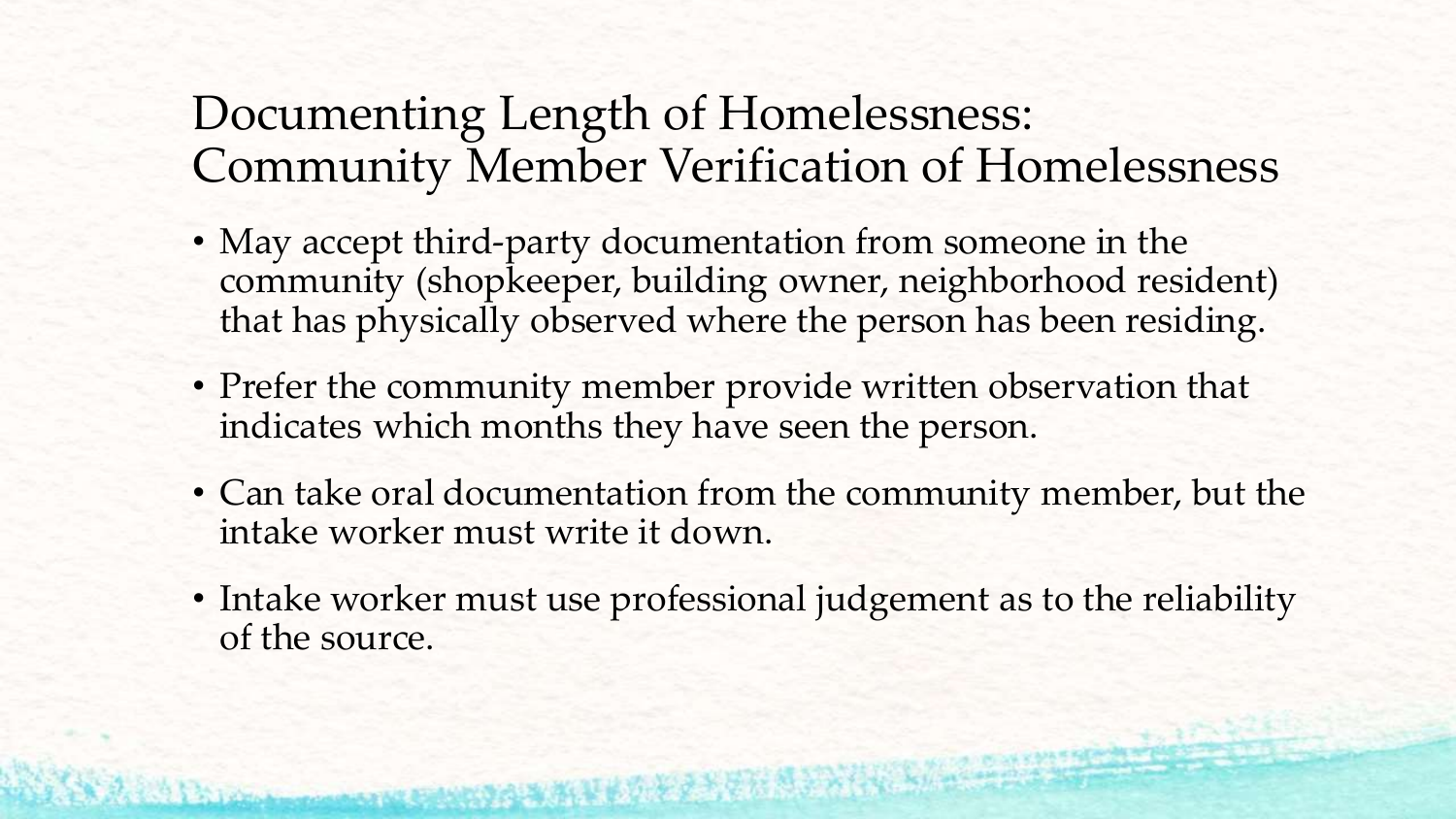#### Documenting Length of Homelessness: Important Reminder!

LOCAL COMMANDERS CROSSOFIE AND LOCAL COMMANDERS

• A single encounter in a month is sufficient to consider the household homeless for an entire month unless there is evidence of a break.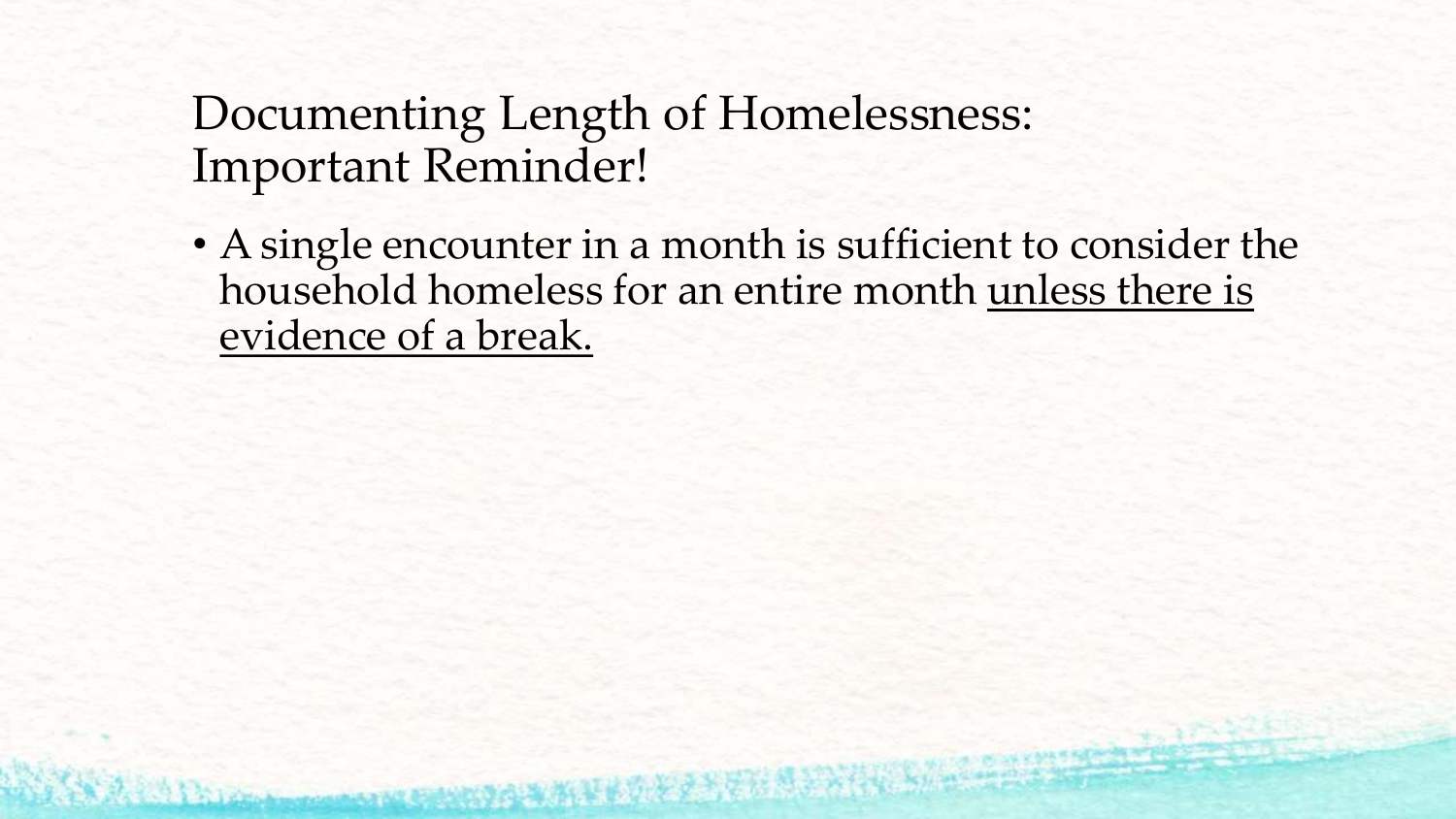### Documenting Length of Homelessness: What if I Can't Get Third-Party Documentation?

- Provide a written record of your due diligence to obtain Third-Party Documentation.
- Provide a written record of intake worker's documentation of the living situation.

of the house of the search of the search of the season of the season of the season of the season of the season

#### **AND**

• Provide the individual's self-certification of the living situation.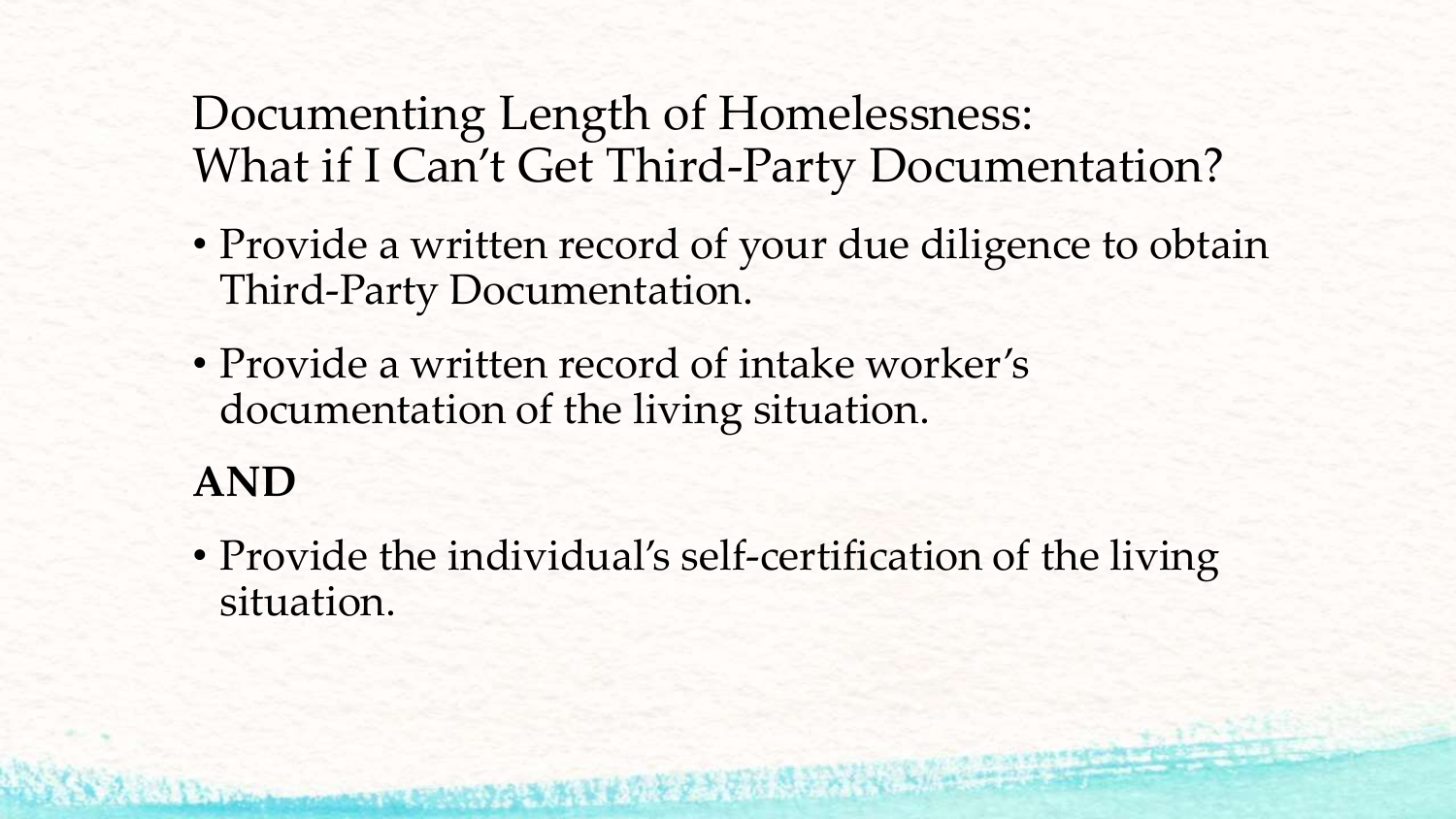#### Documenting Length of Homelessness: Self-Certification

- An individual's time in a place not meant for human habitation, an emergency shelter, or a safe haven.
- Third-party documentation is preferred; however:

**CONTINUES OF STREET AND RESERVE AND RESERVE** 

- For all clients, up to 3 months can be documented through self-certification.
- In limited circumstances, up to the full 12 months can be obtained through selfcertification.
- Must provide:
	- Thorough documentation of attempts to obtain third-party documentation and why third-party documentation was not obtained.
	- Written certification from individual or head of household of the living situation of the undocumented time period.

**CONTRACTOR**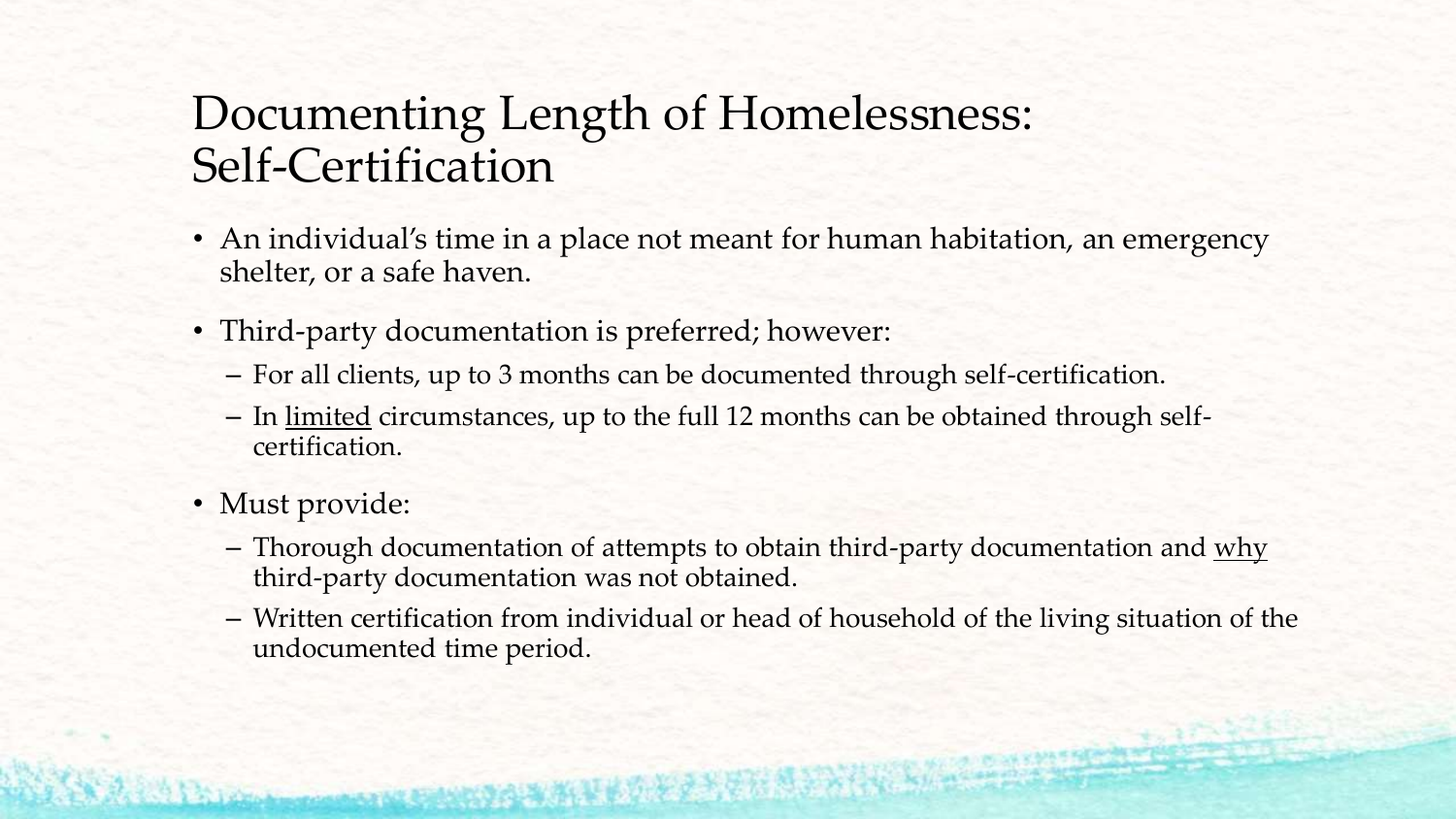#### Documenting Length of Homelessness: What Is a Break in Homelessness?

- At least 7 nights not residing in an emergency shelter, safe haven, or place not meant for human habitation.
	- –Examples: Staying with family/friends, doubled-up, couch surfing, staying in a hotel that is paid for by the individual.
- Stays in institutions of greater than 90 days.

**CONTRACTOR COMMUNICATION** 

– Note: Stays in institutions of less than 90 days do not constitute as a break and count toward total time homeless.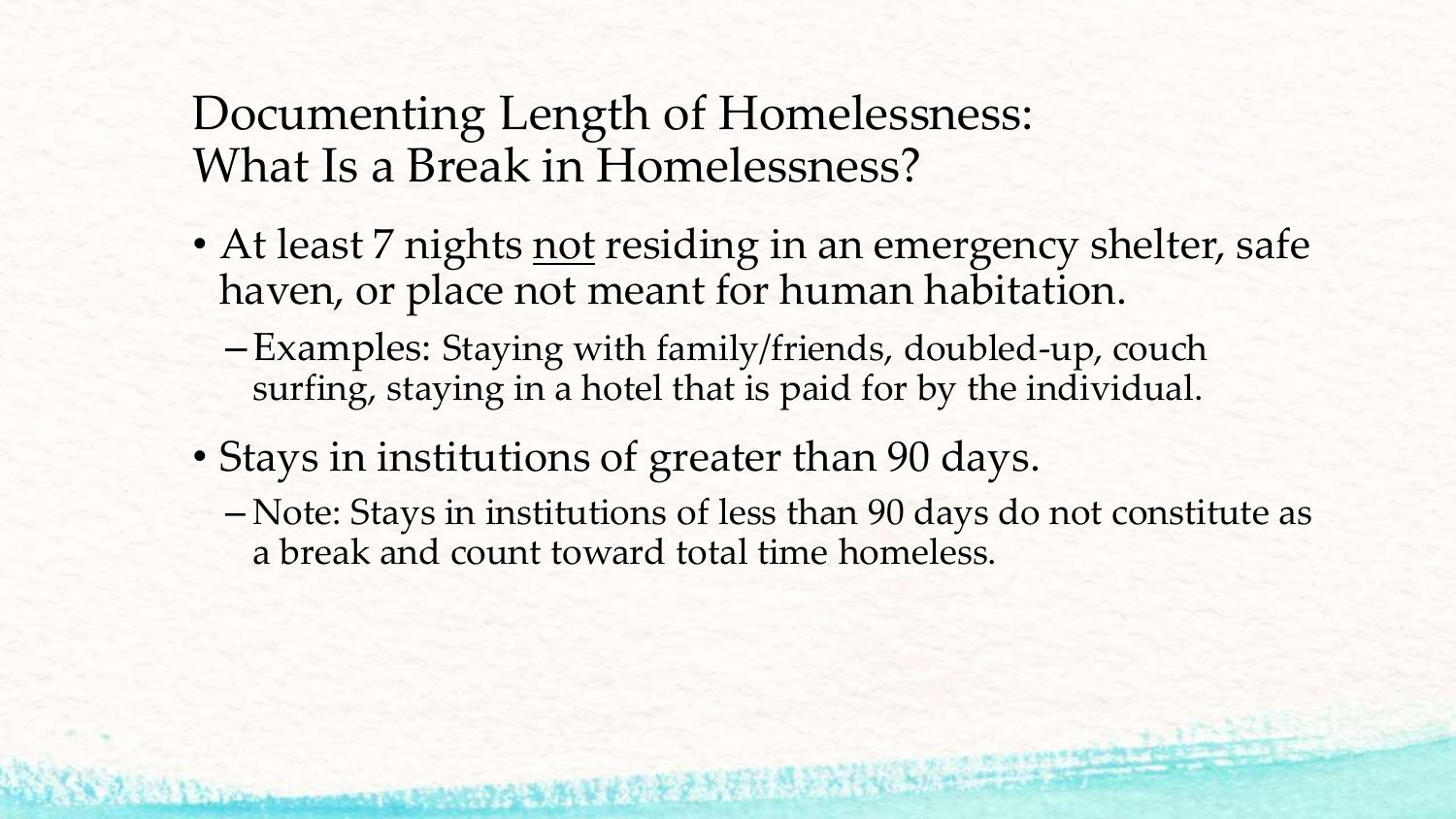### Documenting Length of Homelessness: Illustrating Breaks

- Evidence of a break can be documented by:
	- Third-party evidence.

**START OF START OF A TIME OF PIRE** 

- The self-report of the individual seeking assistance.
	- Note: 100% of the breaks can be documented by self-report.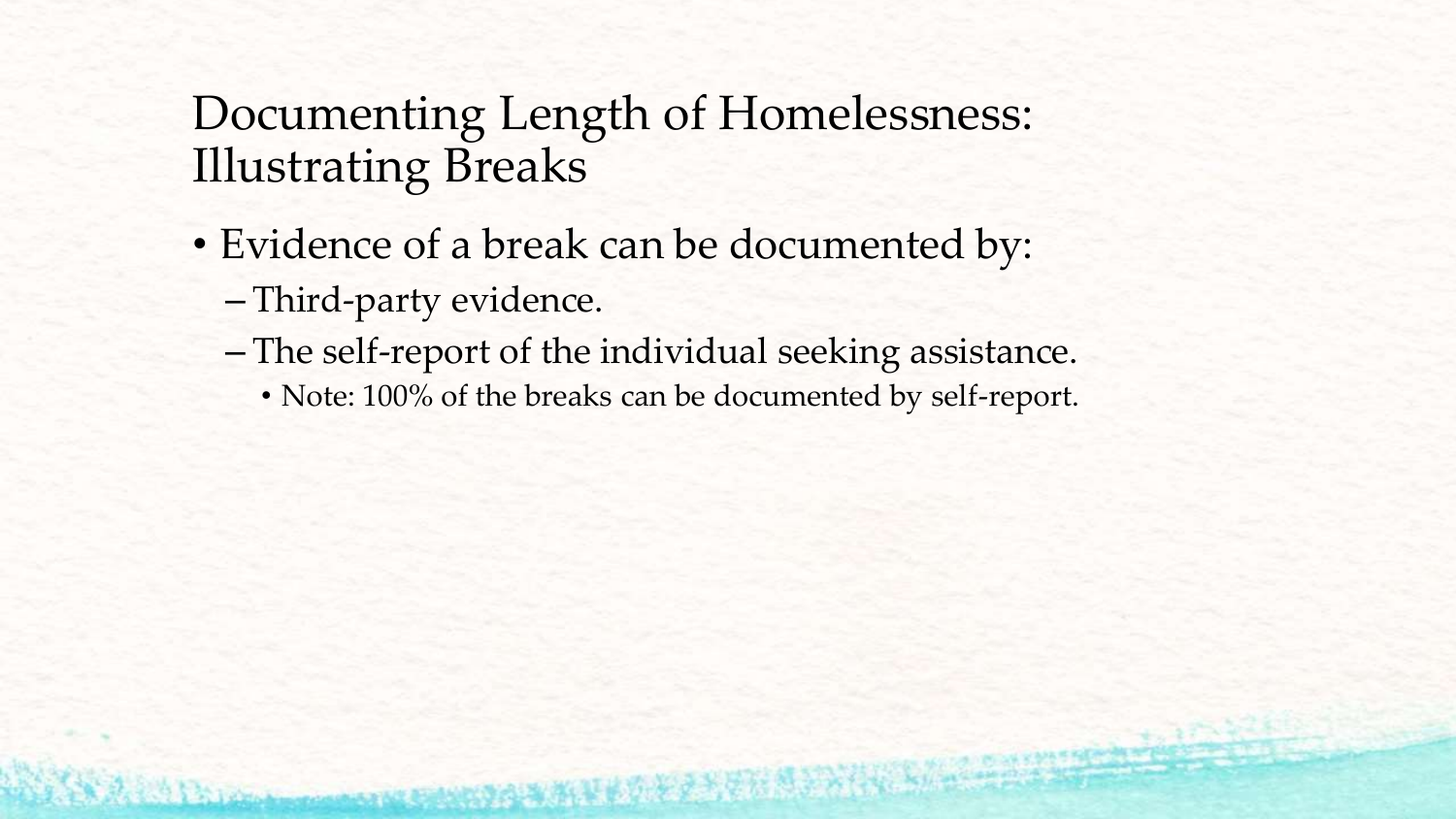#### Documenting Length of Homelessness: Institutional Stays

AT ME UNIVERSITY OF LEAD

- Discharge paperwork or a written or oral referral from a social worker, case manager, or other appropriate official stating the beginning and end dates of the time residing in the institutional care facility.
- When the above is not attainable, a written record of intake worker's due diligence to obtain verification **AND** the individual's self-certification that they are exiting an institutional care facility where they resided for less than 90 days.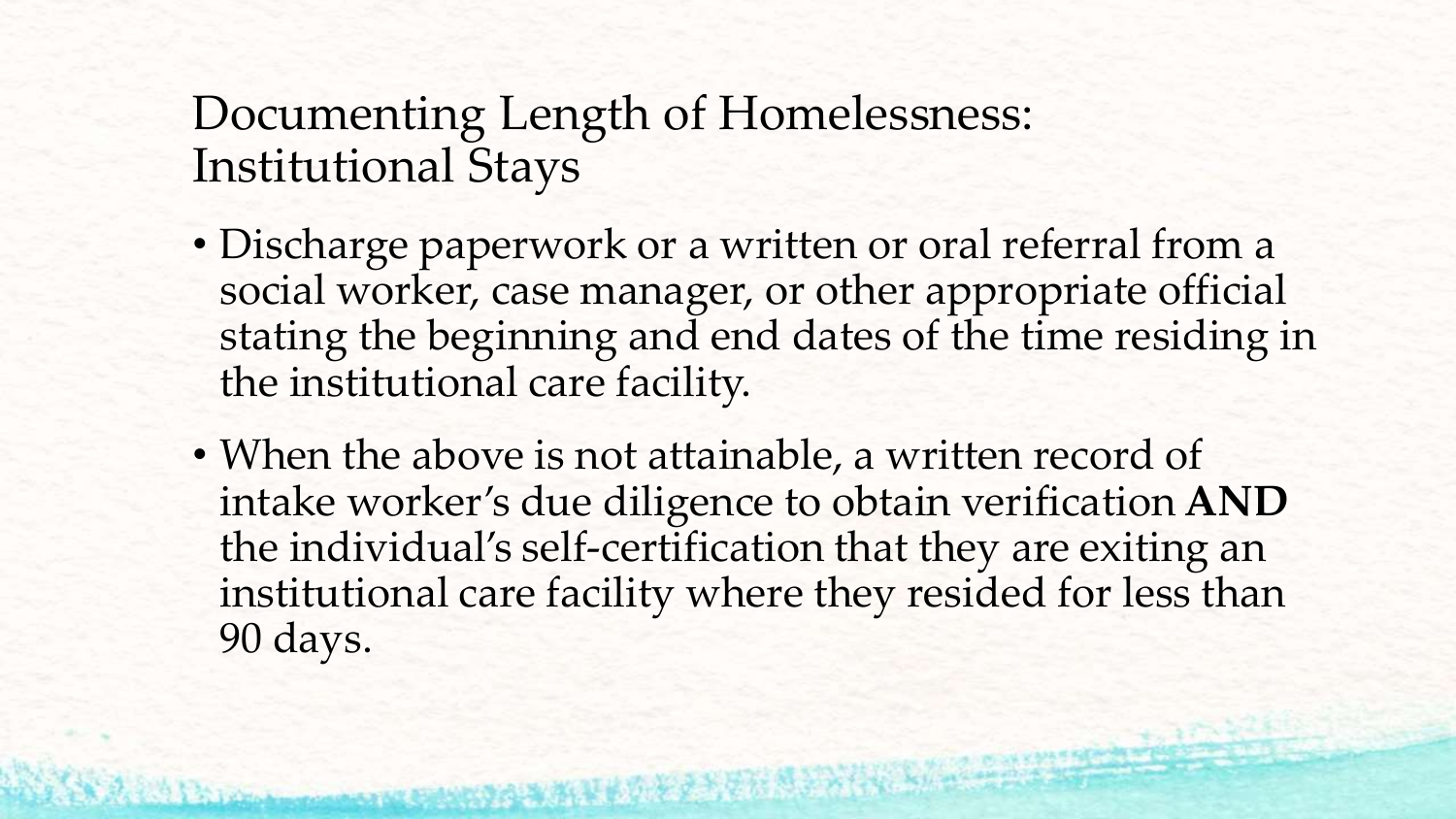#### Documenting Length of Homelessness: Where Do I Start?

- Start with HMIS This is the easiest way to get documentation. We have a statewide system.
- Third-party Talk with the participant to figure out who may have known of their homelessness and will be able to document it.
- Self-certification should be the last resort.

THE R. P. LEWIS CO., LANSING MICH.